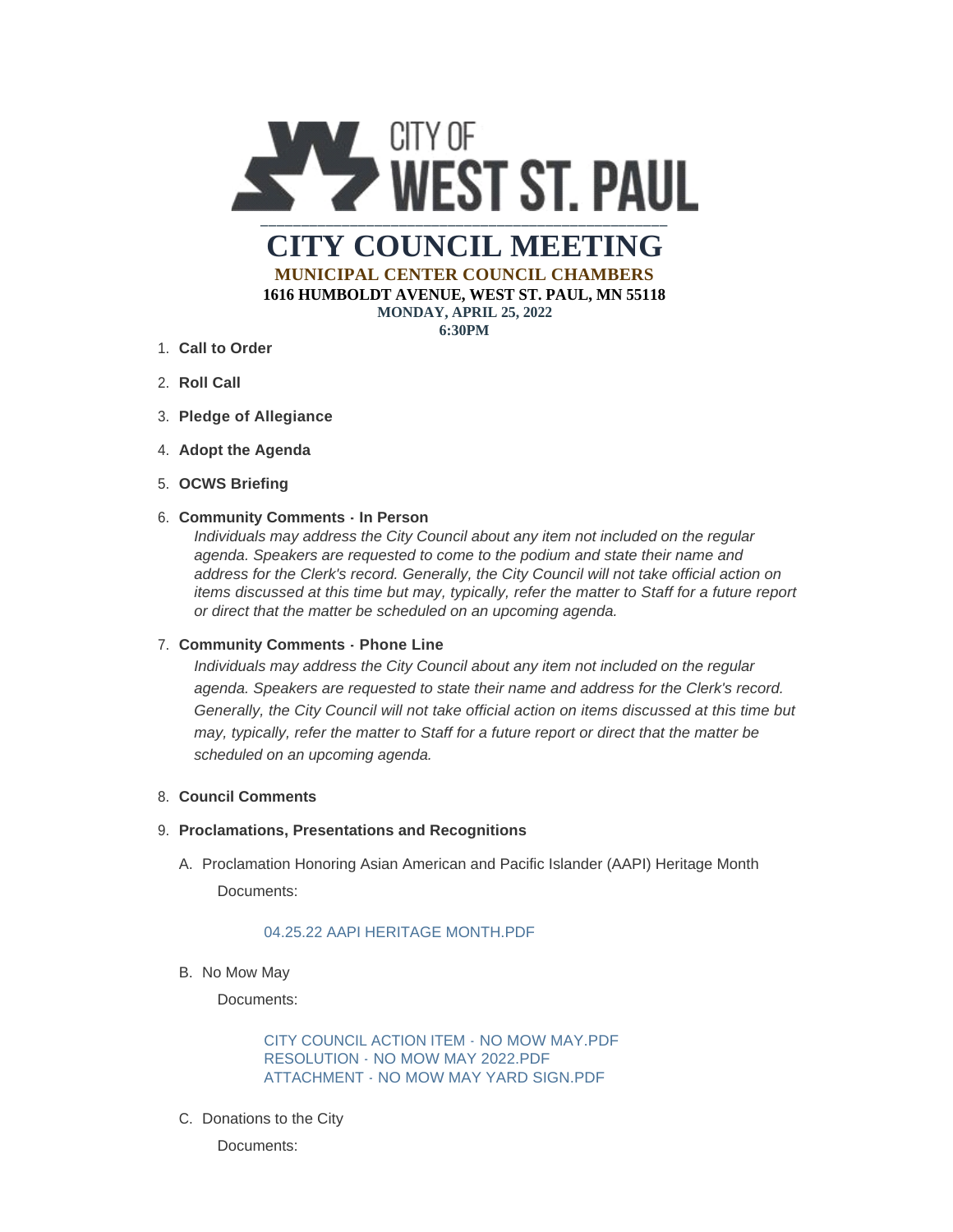#### [CITY COUNCIL ACTION ITEM - ACCEPT DONATIONS TO THE CITY.PDF](https://www.wspmn.gov/AgendaCenter/ViewFile/Item/12846?fileID=19822) [RESOLUTION - DONATIONS TO THE CITY.PDF](https://www.wspmn.gov/AgendaCenter/ViewFile/Item/12846?fileID=19843)

#### **Consent Agenda** 10.

*Items on the Consent Agenda are considered routine and are voted on in one motion by the Council. Any items that require further discussion or a separate vote may be removed from the consent agenda by a council member or a member of the community and placed on the regular agenda.*

A. Approve City Council Meeting Minutes of April 11, 2022

Documents:

[04.11.22 COUNCIL MINUTES.PDF](https://www.wspmn.gov/AgendaCenter/ViewFile/Item/12887?fileID=19842)

B. List of Claims for April 25, 2022

Documents:

[CITY COUNCIL ACTION ITEM - LIST OF CLAIMS.PDF](https://www.wspmn.gov/AgendaCenter/ViewFile/Item/12893?fileID=19852)

C. City Licensing

Documents:

## [CITY COUNCIL ACTION ITEM - CITY LICENSING.PDF](https://www.wspmn.gov/AgendaCenter/ViewFile/Item/12894?fileID=19872)

D. Rental Licensing

Documents:

### [CITY COUNCIL ACTION ITEM - RENTAL LICENSING.PDF](https://www.wspmn.gov/AgendaCenter/ViewFile/Item/12890?fileID=19849)

Master Partnership Contract with the Minnesota Department of Transportation E. Documents:

> [CITY COUNCIL ACTION ITEM - MASTER MNDOT CONTRACT.PDF](https://www.wspmn.gov/AgendaCenter/ViewFile/Item/12850?fileID=19873) [RESOLUTION - MNDOT PARTNERSHIP CONTRACT.PDF](https://www.wspmn.gov/AgendaCenter/ViewFile/Item/12850?fileID=19826) [ATTACHMENT - MASTER PARTNERSHIP CONTRACT MNDOT 1050231.PDF](https://www.wspmn.gov/AgendaCenter/ViewFile/Item/12850?fileID=19827)

F. Thompson/Oakdale Trail and Sidewalk Projects

Documents:

[CITY COUNCIL ACTION ITEM - THOMPSON OAKDALE.PDF](https://www.wspmn.gov/AgendaCenter/ViewFile/Item/12879?fileID=19867) [CONDEMNATION RESOLUTION - V2.PDF](https://www.wspmn.gov/AgendaCenter/ViewFile/Item/12879?fileID=19868) [PARCEL Z - MEMORANDUM OF UNDERSTANDING - V7.PDF](https://www.wspmn.gov/AgendaCenter/ViewFile/Item/12879?fileID=19869) [TEMPORARY EASEMENT \(PARCEL Z 1200 OAKDALE\) - V5.PDF](https://www.wspmn.gov/AgendaCenter/ViewFile/Item/12879?fileID=19870)

G. February Financial Update

Documents:

[CITY COUNCIL ACTION ITEM-FEBRUARY FINANCIAL UPDATE.PDF](https://www.wspmn.gov/AgendaCenter/ViewFile/Item/12851?fileID=19834) [FEB 2022 BANK RECONCILIATION -](https://www.wspmn.gov/AgendaCenter/ViewFile/Item/12851?fileID=19831) FINAL.PDF [FEBRUARY INCOME STATEMENT.PDF](https://www.wspmn.gov/AgendaCenter/ViewFile/Item/12851?fileID=19830) [UBS FEBRUARY.PDF](https://www.wspmn.gov/AgendaCenter/ViewFile/Item/12851?fileID=19833)

**Public Hearing** 11.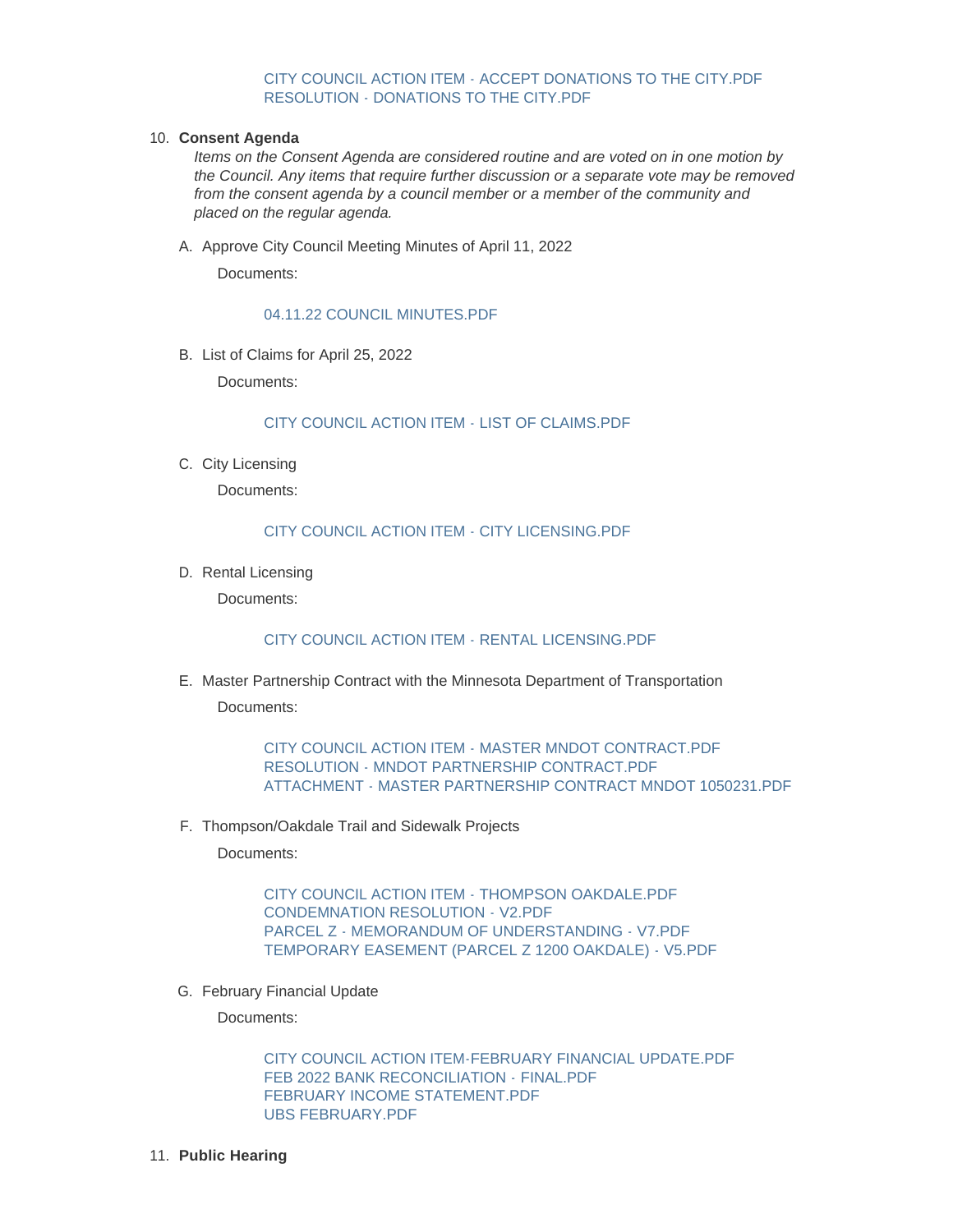#### **New Business** 12.

A. Conditional Use Permit for a Licensed Child Care Facility in the Smith/Dodd Overlay District at 1025 Dodd Rd – Staci Hedlund

Documents:

CITY COUNCIL ACTION ITEM - [CONDITIONAL USE PERMIT FOR CHILD](https://www.wspmn.gov/AgendaCenter/ViewFile/Item/12843?fileID=19845)  CARE AT 1025 DODD RD.PDF ATTACHMENT - [CONDITIONAL USE PERMIT FOR CHILD CARE AT 1025](https://www.wspmn.gov/AgendaCenter/ViewFile/Item/12843?fileID=19844)  DODD RD.PDF RESOLUTION - [CONDITIONAL USE PERMIT FOR CHILD CARE AT 1025](https://www.wspmn.gov/AgendaCenter/ViewFile/Item/12843?fileID=19846)  DODD RD.PDF

B. Liquor License Sanction Hearings

Documents:

[DECEMBER 2021 ALCOHOL COMPLIANCE FAILURE PACKET.PDF](https://www.wspmn.gov/AgendaCenter/ViewFile/Item/12431?fileID=19812)

## **Old Business** 13.

A. Approve Joint Powers Agreements with Dakota County for the Thompson Oaks River to River Greenway Segment and Water Quality Project

Documents:

[COUNCIL ACTION ITEM - MEMO TO CC RE 2ND AMENDMENT TO JPA AND](https://www.wspmn.gov/AgendaCenter/ViewFile/Item/12884?fileID=19856)  NEW JPA FOR WATER QUALITY PROJECT.PDF [JPA - 2ND AMENDED JPA BTW DAKOTA CO AND WEST ST. PAUL FOR](https://www.wspmn.gov/AgendaCenter/ViewFile/Item/12884?fileID=19857)  R2R 4-14-22 (002).PDF [JPA - JPA BTW DAKOTA CO AND WEST ST. PAUL FOR WATER QUALITY](https://www.wspmn.gov/AgendaCenter/ViewFile/Item/12884?fileID=19858)  PROJECT AND R2R TRAIL IN THOMPSON OAKS 4-14-22.PDF

B. Paid Parental Leave Policy

Documents:

[CITY COUNCIL ACTION ITEM - PARENTAL LEAVE POLICY.PDF](https://www.wspmn.gov/AgendaCenter/ViewFile/Item/12892?fileID=19864) [ATTACHMENT - PARENTAL LEAVE POLICY.PDF](https://www.wspmn.gov/AgendaCenter/ViewFile/Item/12892?fileID=19865)

C. Police, Police Sergeants and Public Works Union Contracts

Documents:

[CITY COUNCIL ACTION ITEM - RATIFICATION OF UNION CONTRACTS.PDF](https://www.wspmn.gov/AgendaCenter/ViewFile/Item/12891?fileID=19860) [ATTACHMENT - RATIFICATION OF UNION CONTRACT TEAMSTERS](https://www.wspmn.gov/AgendaCenter/ViewFile/Item/12891?fileID=19861)  320.PDF [ATTACHMENT - RATIFICATION OF UNION CONTRACT LELS72.PDF](https://www.wspmn.gov/AgendaCenter/ViewFile/Item/12891?fileID=19862) [ATTACHMENT - RATIFICATION OF UNION CONTRACT LELS80.PDF](https://www.wspmn.gov/AgendaCenter/ViewFile/Item/12891?fileID=19863)

**Adjourn** 14.